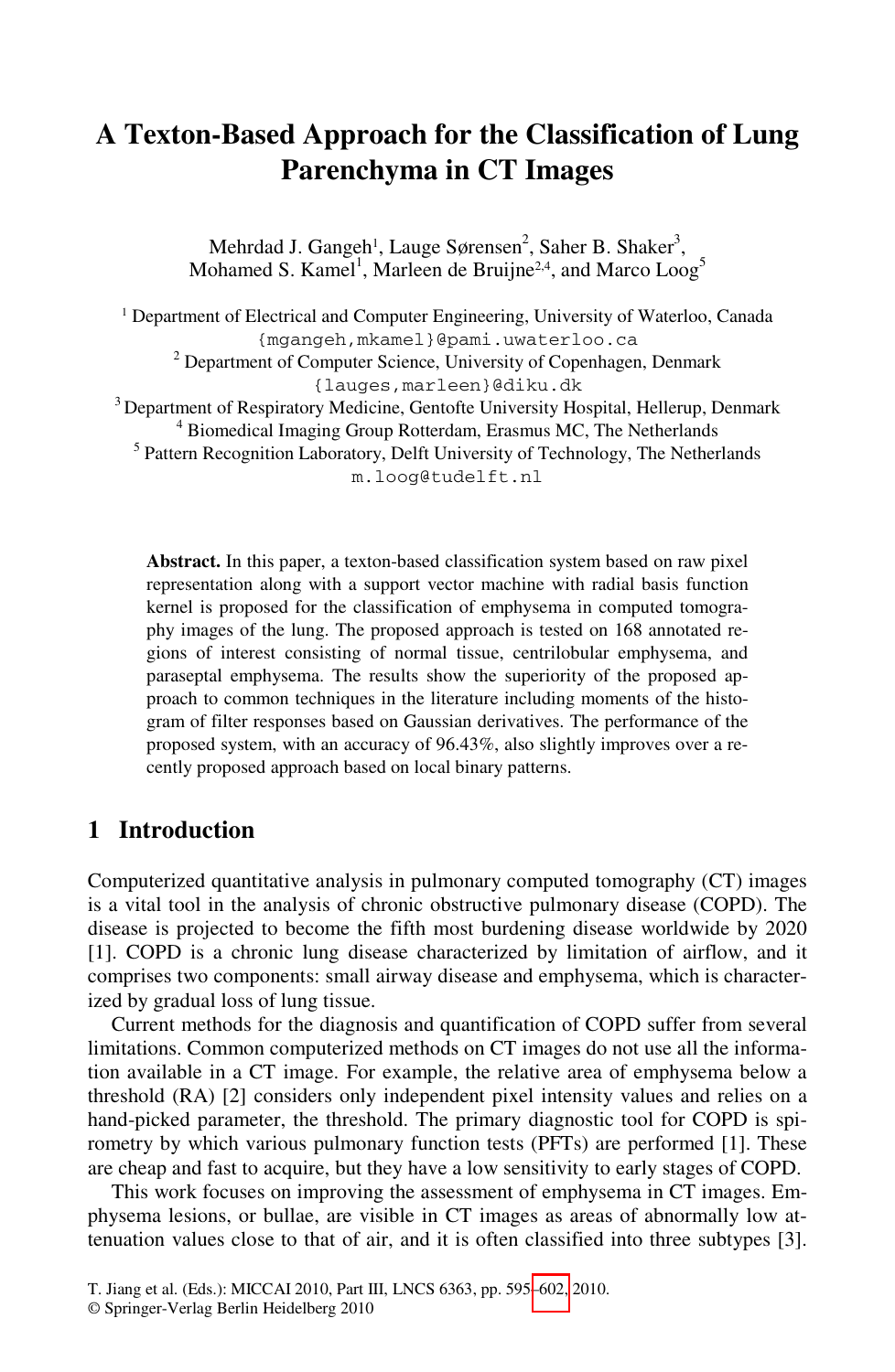These subtypes are the following: centrilobular emphysema (CLE), defined as multiple small low-attenuation areas; paraseptal emphysema (PSE), defined as multiple low-attenuation areas in a single layer along the pleura often surrounded by interlobular septa that is visible as thin white walls; and panlobular emphysema (PLE), defined as a low-attenuation lung with fewer and smaller pulmonary vessels.

As the texture of lung tissue is affected by the type of disease, texture analysis can be used for quantitative assessment of different subtypes of emphysema. Classifying emphysema in CT images of the lung using texture features was first introduced in [4]. Since then, various features have been used for the classification of emphysema and other disorders in lung CT images including moments of histograms computed on the outputs of filter banks consisting of Gaussian derivatives [5], measures on graylevel co-occurrence matrices (GLCM), measures on gray-level run-length matrices (GLRLM), and moments of the attenuation histogram [4, 6, 7].

Recently, it was shown that small-sized local operators like local binary patterns (LBP) [8] and the patch representation of small local neighborhood in texton-based approaches [9] yield excellent texture classification performance on standard texture databases. It should be noted here that small-sized local operators are desirable in situations where the region of interest (ROI) is rather small, which is often the case in texture analysis in medical imaging, where pathology can be localized in small areas. This is because of two reasons: first, convolution with large support filter banks suffers from boundary effects; second, more patches can be extracted using small-sized local operators that makes the estimation of image statistics more reliable [9].

In this paper, we propose to use small patch representation in texton-based approaches along with support vector machines (SVMs) for the classification of emphysema in CT images of the lung. To our knowledge, this technique has never been used for the classification of CT lung images.

The effectiveness of small-sized local operators in medical imaging is shown in [10] using LBP texture features and *k*-NN classifier with similar results to filter bank approaches based on Gaussian derivatives. In this work, we also show that textonbased approaches using a SVM with radial basis function (RBF) kernel produces better results than common filter bank approaches and slightly better results than LBP, which can be considered as the state of the art in emphysema classification [10].

## **2 Texton-Based Texture Classification**

In this section, the principle of texton-based texture classification is reviewed [9, 11, 12]. This approach is independent of the representation used to describe local image information, i.e., it could be raw pixel representation, outputs of filter banks convolved with the patches, or even more complex representations. The texton-based approach can be divided into three stages: 1) construction of a codebook of textons using a clustering algorithm such as *k*-means, 2) learning texton histograms from the training set, and 3) classification of the test set by finding the histogram of textons in the test set and comparing to those found during stage two to find the nearest pattern. These three steps are explained in the remaining of this section.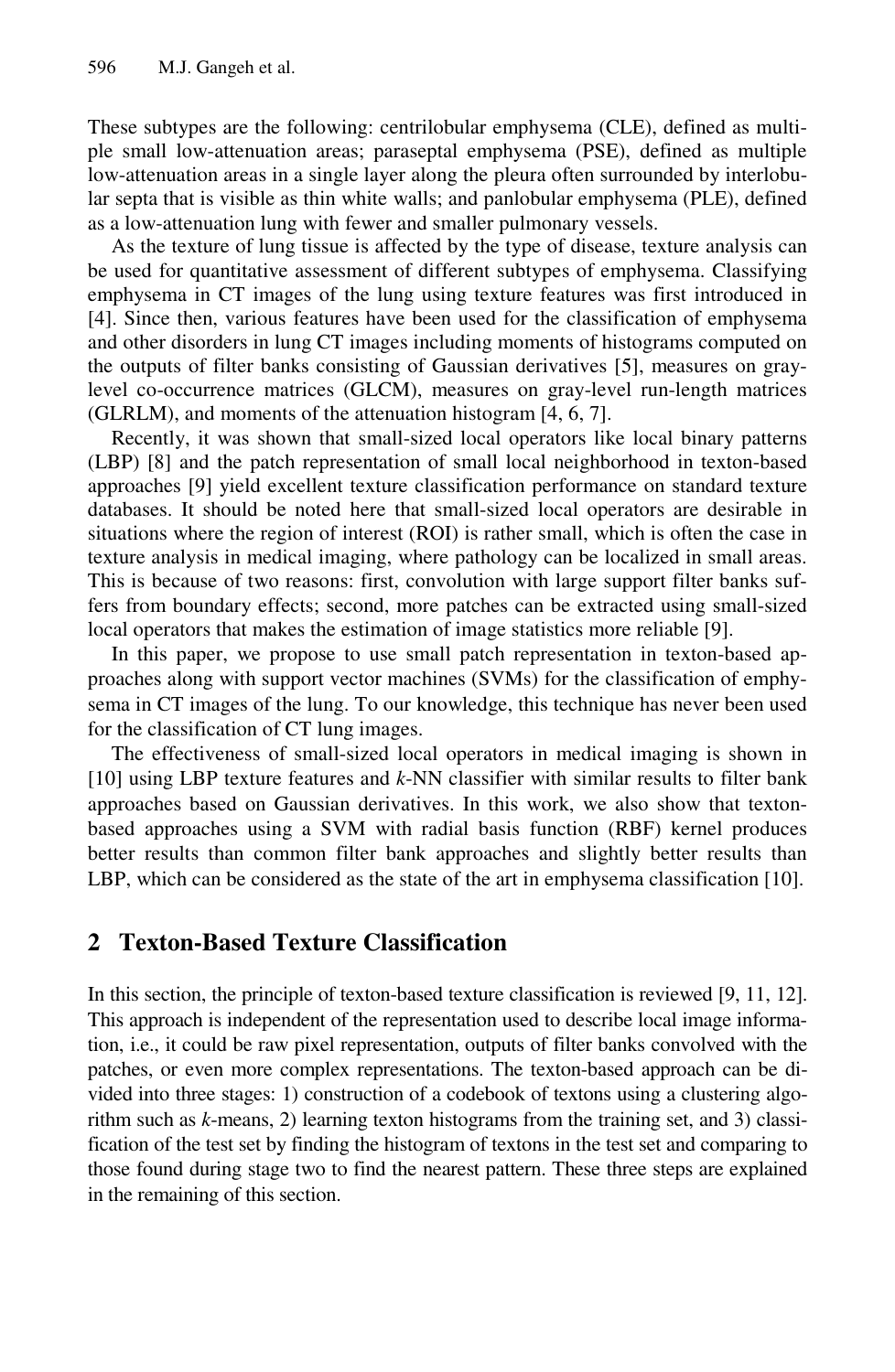#### **2.1 Construction of Texton Codebook**

To construct the texton codebook, small-sized local patches are randomly extracted from each image in the training set. These small patches are then aggregated over all images in a class and clustered using an unsupervised algorithm such as *k*-means. Obtained cluster centers form a dictionary that represents the class of textures used. It is saved as the codebook to be used in the next stage. Fig. 1 displays sample images of lung CT ROIs used in this paper and the codebook dictionary computed over all ROIs using the texton size of  $7 \times 7$  pixels and  $k = 40$  in *k*-means.

#### **2.2 Learning the Model**

The next stage is to find the features (learn the model) using the images in the training set. To this end, these steps are followed: first, extract small patches of the same size as the previous stage by sliding a window over each training image in a class. Second, find the distance between each patch to all textons in the dictionary to find the closest match. Third, update a histogram of textons accordingly for each image based on the closest match found. This yield a histogram for each image in the training set, which is used as the features representing that image after normalization. These features are used for training a classifier such as SVM. Fig. 2 illustrates the construction of the codebook and learning the model in a texton-based classification system.

#### **2.3 Classification**

To classify a test image, the same steps as in the learning stage are followed to find the features for the test image. This includes extraction of small patches from each test image in a class, finding the closest match to these patches from the dictionary, and computing the normalized histogram of obtained closest textons to define a feature vector for the image. The trained classifier in the learning stage is used to find the class of the test image.

Both *k*-NN and SVM are tested in this paper for the classification of texton-based features. In SVM, a RBF kernel as given in (1) is used as it is recommended as the first kernel choice in [13]. In (1),  $\gamma$  is the kernel width and  $\mathbf{x}_i$  and  $\mathbf{x}_i$  are two sample patterns.

$$
K(\mathbf{x}_i, \mathbf{x}_j) = e^{-\gamma ||\mathbf{x}_i - \mathbf{x}_j||^2}.
$$
 (1)

## **3 Experimental Setup**

**Data Preparation.** The data used for the experiments is the same as in [10], which is collected from a set of thin-slice CT images of the thorax from an exploratory study carried out at the Department of Respiratory Medicine, Gentofte University Hospital, Denmark [14]. The slices were reconstructed using a high spatial resolution (bone) algorithm. Each subject was scanned in the upper, middle, and lower lung, resulting in three 1.25 mm thick slices with a resolution of  $0.78 \times 0.78$  mm per subject.

The leading pattern in 75 CT slices from 25 subjects, 8 healthy non-smokers, 4 smokers without COPD, and 13 smokers diagnosed with moderate or severe COPD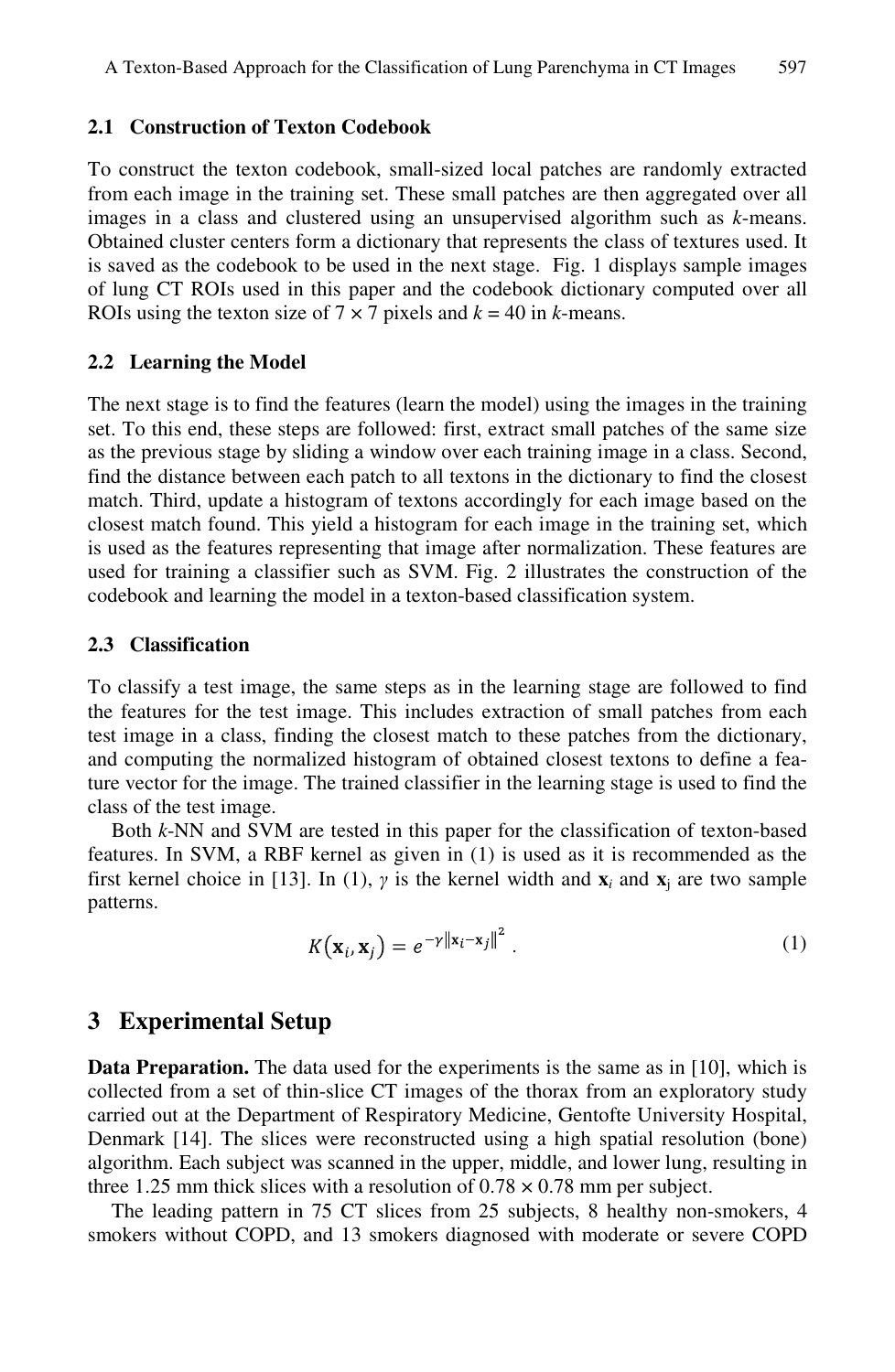

**Fig. 1.** Sample ROIs of size  $50 \times 50$  pixels (*left*) in three classes, i.e., normal lung (*top left*) *row*), CLE (*middle left row*), and PSE (*bottom left row*). The constructed codebook using texton sizes of  $7 \times 7$  pixels and  $k = 40$  in *k*-means (*right*).



**Fig. 2.** The illustration of different stages of a texton-based texture classification system: the generation of texton codebooks using *k*-means clustering (*left*) and the generation of features by computing the texton histograms of training set (*right*).

according to PFTs [1], was visually assessed by an experienced chest radiologist and a CT experienced pulmonologist independently. The leading pattern could either be normal tissue (NT), CLE, PSE, or PLE, in each of the slices, and consensus readings were obtained in all cases of disagreement. 168 non-overlapping ROIs of size  $50 \times 50$ pixels were subsequently annotated in the slices representing the three classes: NT (59 ROIs), CLE (50 ROIs), and PSE (59 ROIs). The NT ROIs were annotated in the nonsmokers and the CLE and PSE ROIs were annotated in the two smokers' subject classes, within the area(s) of the leading pattern. PLE was excluded due to very few cases in the data set (only 2 out of 20 subjects diagnosed with COPD).

**Computation of Texton-Based Features.** For the construction of the codebook, 500 random patches are extracted from each ROI in each class. Patch sizes of  $3 \times 3$  to  $8 \times$ 8 pixels are used in the experiments. No filter banks are applied and raw pixel representation is used instead. Since in CT images, the mean of the intensity in the images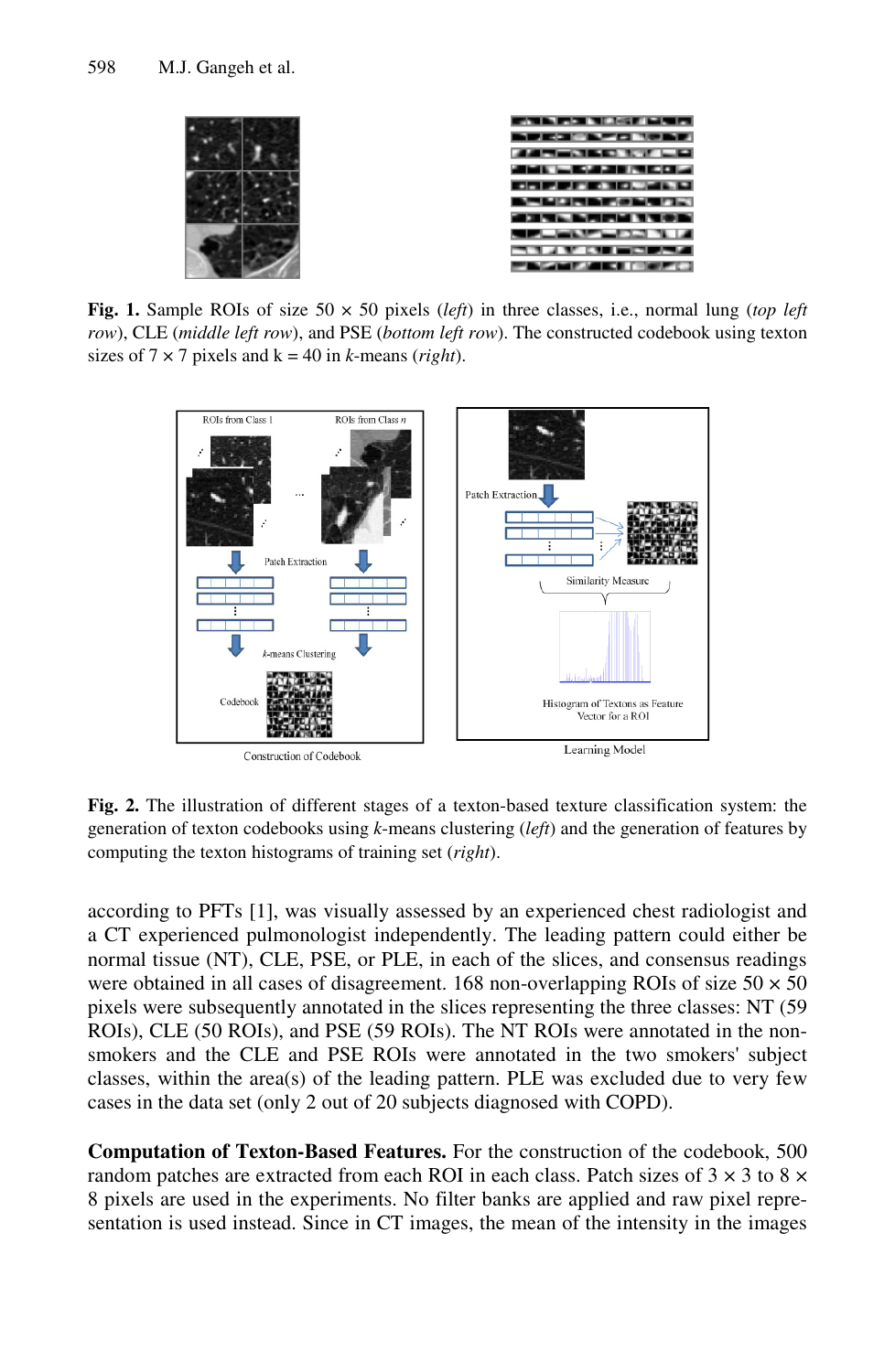indicate a physical property of the tissue displayed, it should not be removed. The patches extracted from different ROIs of each class are clustered using *k*-means to find the codebook that represents a class. Two different values of  $k$ , i.e.,  $k = 10$  and  $k$  $= 40$  are tested in the experiments leading to  $3 \times 10 = 30$  or  $3 \times 40 = 120$  (3 is the number of classes) textons in the codebook, respectively (refer to Fig. 1). After construction of texton codebook, the texton frequency histograms of the ROIs are computed to find the model. In this stage, small overlapping patches with the same size as what was used in the clustering stage are systematically extracted from each ROI. As in the clustering stage, no filter bank is used and raw pixel representation is considered. Euclidean distance between the resulting textons (collection of small patches) and the textons in the codebook is computed in order to identify the most similar texton in the codebook and the corresponding histogram of textons is updated accordingly. The histograms are normalized and used as the features.

**Classifier and Evaluation.** Both *k*-NN and SVM are used in the experiments. The crucial issue in using SVMs is finding a suitable kernel and the optimum trade-off parameter *C*. RBF kernel is used and the optimum kernel width, i.e., *γ* in (1) and *C* are found by a grid search on the training set at each specific texton size and *k* value (in *k*means) used in the experiments. This grid search is performed by leave-one-subjectout on the training set. The computation of the texton codebook is performed each time on the training set, excluding the validation set. The proposed texton-based classification system using SVM as classifier with RBF kernel and optimal *C* and *γ* is evaluated using leave-one-subject-out. This means that, at each trial, all ROIs from one patient are held out as the test set and the remaining ROIs as the training set.

## **4 Results and Discussions**

In this section, we first present the results for the proposed texton-based texture classification system using SVM as classifier with the parameters chosen as explained in previous section. Then comparison with other techniques is provided.

After finding the optimal *C* and *γ* at each texton size and *k* value (of *k*-means), the accuracy of the classification system is evaluated using leave-one-subject-out for the particular texton size and *k*. The results are shown in Table 1 for various texton sizes and two different values of *k* in *k*-means. It can be seen from these results that using *k*  $= 40$  in *k*-means improves the performance of the classification system over  $k = 10$ . The best result is obtained at the texton size of  $4 \times 4$  pixels with  $k = 40$ . It can be observed from the results that the accuracy of classification system decreases with increasing texton size. This can be because increasing the texton size leads to a higher dimensional space in *k*-means, requiring more data for reliable clustering. Also, fewer patches can be extracted from the ROIs at higher texton sizes that may degrade the estimation of model as explained in Section 2.2.

**Comparison with Other Techniques.** The first comparison is made between textonbased classification system using SVM and *k*-NN classifiers. The optimal parameter *k* of the *k*-NN classifier is found using a validation set in the training set in a similar way as the grid search performed for the parameters in the SVM classifier. The results are shown in Table 1, and as can be seen, the SVM classifier performs much better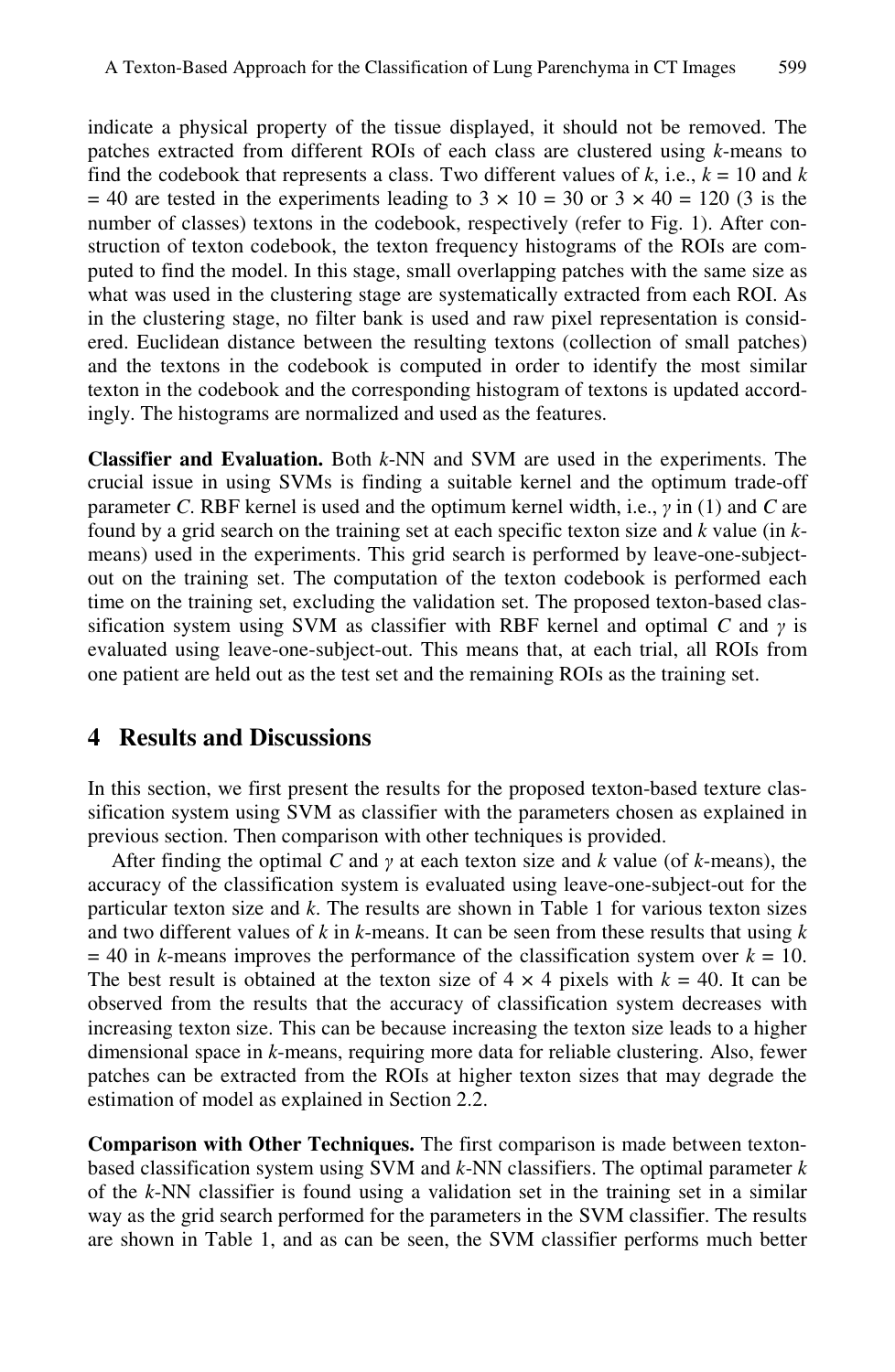| <b>Texton Size</b> | <b>SVM Accuracy</b><br>$(k^{(a)} = 10)$ | <b>SVM Accuracy</b><br>$(k^{(a)} = 40)$ | k-NN Accuracy<br>$(k^{(a)} = 10)$ | $k$ -NN Accuracy<br>$(k^{(a)} = 40)$ |  |
|--------------------|-----------------------------------------|-----------------------------------------|-----------------------------------|--------------------------------------|--|
|                    |                                         |                                         |                                   |                                      |  |
| $3 \times 3$       | 94.05                                   | 95.24                                   | 90.48                             | 88.1                                 |  |
| $4 \times 4$       | 93.45                                   | 96.43                                   | 86.31                             | 86.9                                 |  |
| $5 \times 5$       | 92.86                                   | 95.83                                   | 85.12                             | 88.1                                 |  |
| $6 \times 6$       | 92.26                                   | 94.05                                   | 82.74                             | 90.48                                |  |
| $7 \times 7$       | 91.67                                   | 90.48                                   | 83.33                             | 89.29                                |  |
| $8 \times 8$       | 88.10                                   | 92.86                                   | 82.74                             | 89.88                                |  |

**Table 1.** The results of texton-based classification system on CT images of lung used in this paper for  $k = 10$  and 40 and various texton sizes using SVM and  $k$ -NN classifiers.

 $\frac{f^{(a)}}{k}$  *k* here refers to the *k* in *k*-means clustering not the *k* in *k*-NN classifier.

than the *k*-NN classifier. The superiority of SVM over *k*-NN was also reported on standard texture databases such as Columbia-Utrecht (CUReT) database [15].

The second comparison is made between the proposed texton-based classification system using SVM as classifier and the results published in [10]. Since the same data as in [10] is used in our experiments, the results are directly comparable. In [10], the results are provided for the following approaches:

- 1) GFB1 (Gaussian filter bank 1): using the moments of histogram computed on the outputs of convolved Gaussian filter banks with four rotation invariant filters obtained from linear combination of Gaussian derivatives at five scales.
- 2) ICR (intensity, co-occurrence, and run-length): the feature vector consists of the first four moments of the intensity histogram; the contrast, correlation, energy, entropy, and homogeneity computed on GLCM; and short-run emphasis, long-run emphasis, gray-level; nonuniformity, run-length nonuniformity and run percentage computed on GLRLM.
- 3) INT: intensity histograms.
- 4) GFB2: similar to GFB1 but instead of using moments of histograms, the histograms themselves are used. Hence they are richer in information.
- 5) LBP1 (local binary pattern 1): basic rotation invariant LBP histograms.
- 6) LBP2: joint 2D LBP and intensity histograms.

For more information on each method the reader is urged to refer to [10] and the references therein. The results based on the above techniques are provided in Table 2 along with the best result obtained from the proposed approach based on texton signatures with SVM classifier.

**Table 2.** The comparison between the best results obtained from the proposed approach and the results of other techniques on the same data (*left*); the confusion matrix of LBP2 (*middle*) and texton-based approach with  $k = 40$ , texton size of  $4 \times 4$  pixels, and SVM classifier (*right*).

| Technique<br>GFB1 | Accuracy<br>61.3 |             | <b>Estimated Labels</b> |            |            |             | <b>Estimated Labels</b> |            |            |
|-------------------|------------------|-------------|-------------------------|------------|------------|-------------|-------------------------|------------|------------|
| <b>ICR</b>        | 89.3             | True Labels | NT                      | <b>CLE</b> | <b>PSE</b> | True Labels | NT                      | <b>CLE</b> | <b>PSE</b> |
| <b>INT</b>        | 87.5             | NT          | 55                      | 0          | 4          | NT          | 58                      | $\Omega$   |            |
| GFB <sub>2</sub>  | 94.0             |             |                         |            |            |             |                         |            |            |
| LBP1              | 79.2             | <b>CLE</b>  |                         | 49         | $\Omega$   | <b>CLE</b>  |                         | 47         |            |
| LBP <sub>2</sub>  | 95.2             |             |                         |            |            |             |                         |            |            |
| Texton-based      | 96.4             | <b>PSE</b>  |                         |            | 56         | <b>PSE</b>  | າ                       | 0          | 57         |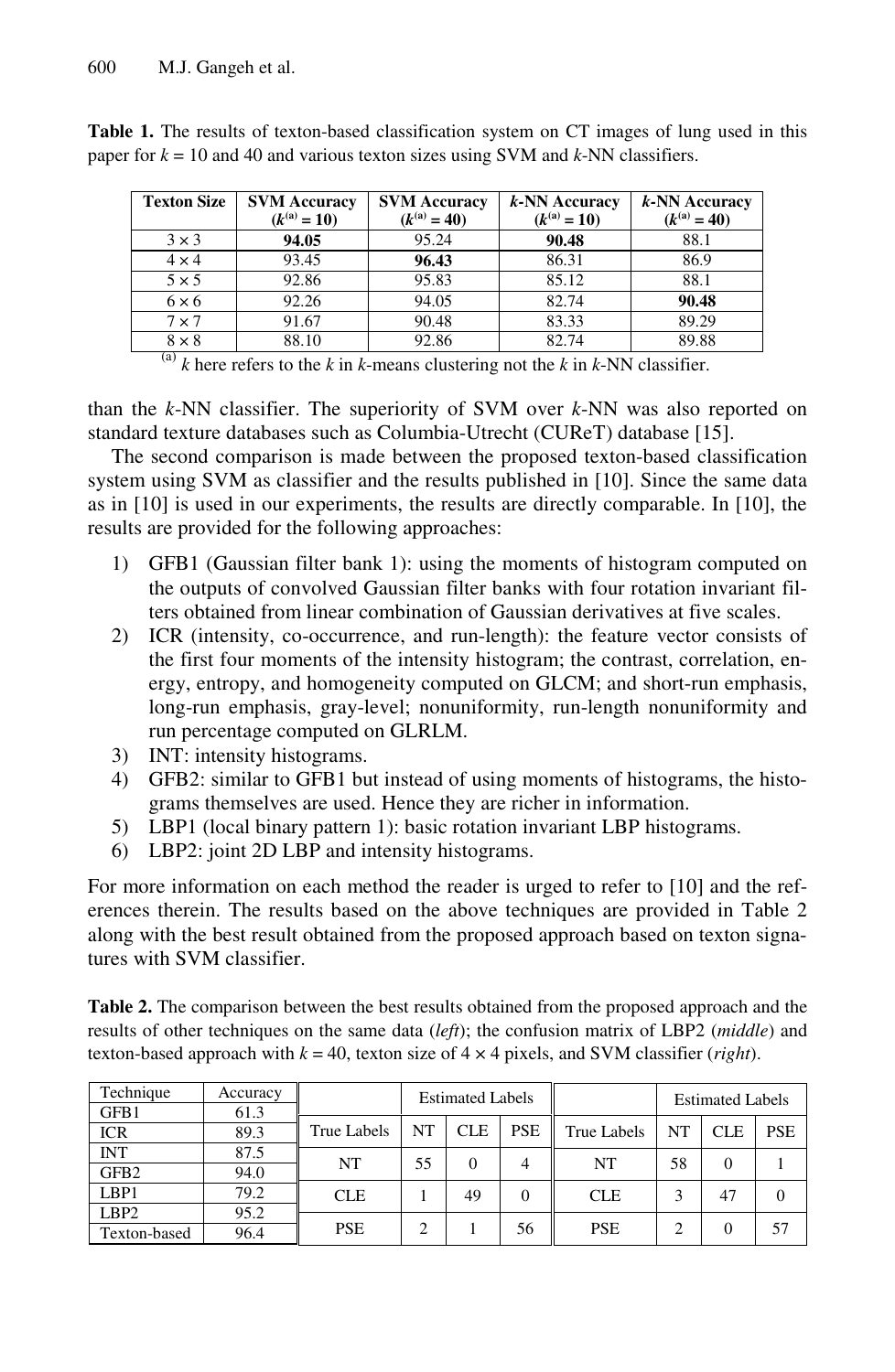The confusion matrix for the best results in [10], i.e., the results of LBP2, and our best results are provided in Table 2. The proposed approach attains performance better than LBP2 though McNemar's test does not indicate the difference to be significant ( $p = 0.75$ ). The specificity of texton-based and LBP2 approaches are 98.31% and 93.33%, while their sensitivity are 95.41% and 97.25%, respectively (when comparing NT versus CLE and PSE).

## **5 Conclusion**

In this paper, a texton-based texture classification system using a SVM with RBF kernel is proposed for the classification of emphysema in CT images of the lung. It is shown that the proposed approach performs significantly better than common approaches based on moments of histograms of filter bank responses using Gaussian derivatives and slightly improve the performance over a recently proposed approach based on LBPs. LBP operators are, by design, invariant to monotonic intensity transformations. While this is desirable in some applications, in the classification of Lung CT images, the mean of intensity is important and this explains the poor performance of LBP1 in Table 2 as it discards the mean of intensity in the ROIs. Due to this drawback of LBPs, in [10], the joint intensity and LBP histograms are considered (LBP2). This improves the performance of the LBPs in this application at the cost of adding to the complexity of the approach. The textonbased approach does not suffer from this problem as it is not invariant to intensity transformations. It is also shown that using SVM in the proposed approach yields higher accuracy than a *k*-NN classifier.

As the state of the art in examination of lung is volumetric chest CT scans, one may wonder whether texton-based approach can be extended to 3D data. As the computation of texton signatures is fast especially when raw pixel representation is used, we expect that the approach can easily be extended to 3D data. The main obstacle might be the computational cost for optimizing the SVM parameters in a grid search that can be reduced by using an *m*-fold cross-validation at patient level instead of leave-one-subject-out used in our experiments.

In future work, combining the classification outputs at different texton sizes using multiple classifier systems (MCS) will be investigated for possible improvement of the results. This improvement is expected if the misclassification is done on different ROIs in different texton sizes such that the MCS yield better results due to the diversity of the classifiers [16].

**Acknowledgments.** This work was partly funded by the Natural Sciences and Engineering Research Council (NSERC) of Canada under Canada Graduate Scholarship (CGS D3-378361-2009), the Danish Council for Strategic Research under the Programme Commission for Nanoscience and Technology, Biotechnology and IT, the Netherlands Organization for Scientific Research (NWO), and AstraZeneca, Lund, Sweden. The first author would also like to thank Laurens van der Maaten from Delft University of Technology, the Netherlands for useful discussions on texton-based approach in texture classification.